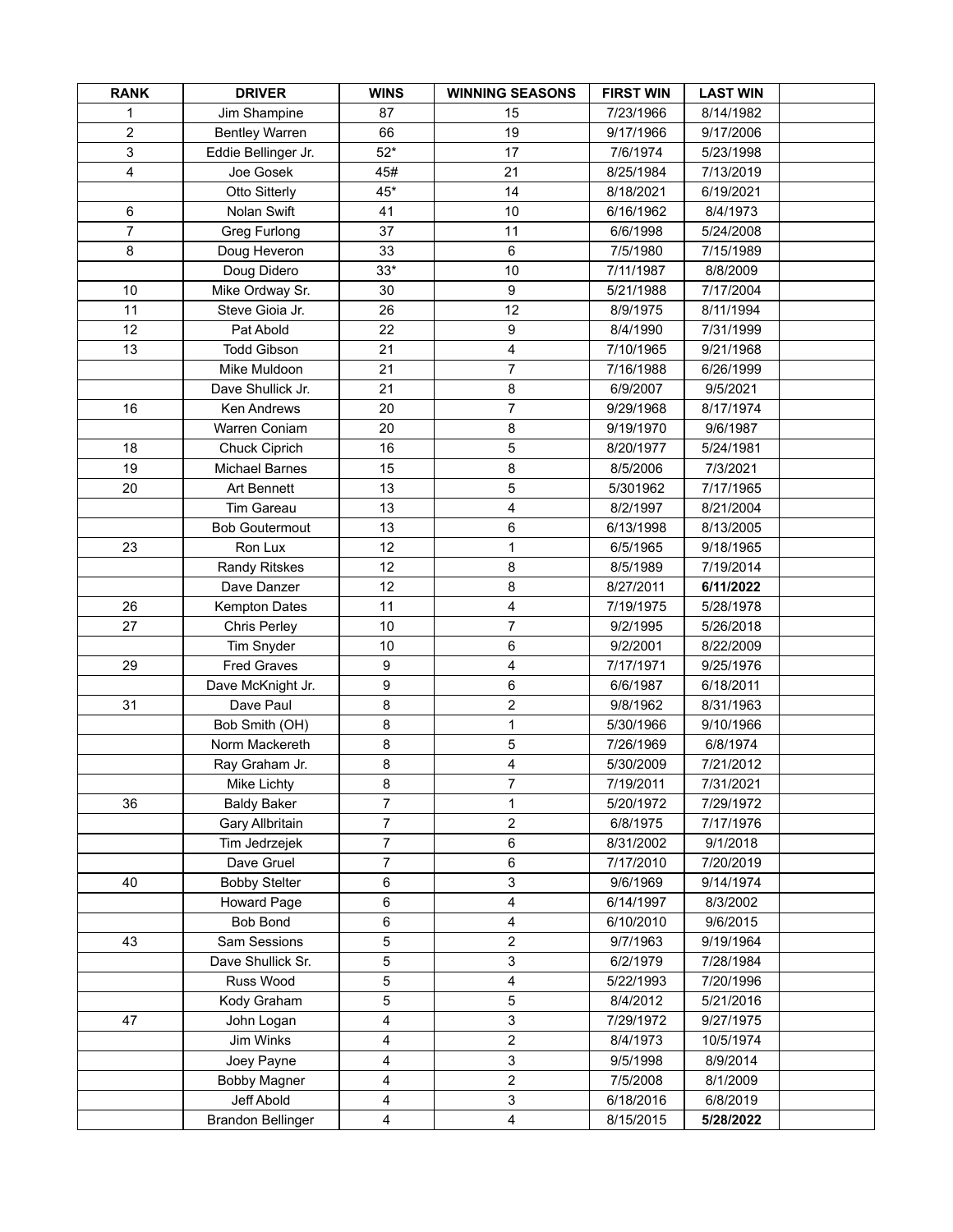|    | <b>Tyler Thompson</b>   | 4              | 3                | 8/10/2019 | 6/11/2022 |  |
|----|-------------------------|----------------|------------------|-----------|-----------|--|
| 54 | Gordon Johncock         | 3              | $\boldsymbol{2}$ | 7/14/1962 | 7/4/1963  |  |
|    | Nolan Johncock          | 3              | $\mathbf{1}$     | 5/30/1964 | 9/27/1964 |  |
|    | Red Barnhardt           | 3              | 1                | 9/16/1967 | 8/24/1968 |  |
|    | Don MacLaren            | 3              | $\overline{c}$   | 6/13/1972 | 9/13/1975 |  |
|    | Ron Wallace Sr.         | 3              | $\overline{c}$   | 6/28/1975 | 7/24/1976 |  |
|    | Jamie Moore             | 3              | 3                | 6/18/1988 | 6/29/1991 |  |
|    | <b>Cliff Graves</b>     | 3              | $\mathfrak{S}$   | 7/27/1991 | 5/18/1996 |  |
|    | <b>Jeff West</b>        | 3              | 3                | 8/12/1995 | 8/7/1999  |  |
|    | Jeff Holbrook           | 3              | $\mathsf 3$      | 8/17/2002 | 7/3/2010  |  |
|    | Pat Lavery              | 3              | $\boldsymbol{2}$ | 7/1/2013  | 7/16/2016 |  |
|    | Michael Muldoon         | $3*$           | $\overline{c}$   | 6/20/2015 | 7/8/2017  |  |
|    | Keith Shampine          | 3              | $\overline{c}$   | 5/27/2017 | 8/17/2019 |  |
|    | <b>Trent Stephens</b>   | 3              | 3                | 5/23/2009 | 6/4/2022  |  |
| 67 | Nelson Ward             | $\overline{c}$ | $\mathbf{1}$     | 6/8/1963  | 7/20/1963 |  |
|    | Leon Wieske             | $\overline{c}$ | $\mathbf{1}$     | 8/8/1964  | 9/12/1964 |  |
|    | Gordon Dukes            | $\overline{2}$ | $\overline{c}$   | 9/26/1965 | 5/30/1967 |  |
|    | Jack Conley             | $\overline{c}$ | $\mathbf{1}$     | 8/16/1969 | 9/13/1969 |  |
|    | Jim Cheney              | $\overline{2}$ | $\boldsymbol{2}$ | 6/16/1973 | 9/18/1976 |  |
|    | Gene Lee Gibson         | $\overline{2}$ | $\mathbf{1}$     | 7/18/1987 | 8/1/1987  |  |
|    | Gary Morton             | 2#             | $\overline{c}$   | 8/22/1987 | 6/12/2004 |  |
|    | Dan Soule               | $\overline{2}$ | $\overline{c}$   | 7/28/1990 | 6/25/1994 |  |
|    | <b>Todd Stowell</b>     | $\overline{c}$ | $\mathbf{1}$     | 7/72001   | 8/18/2001 |  |
|    | Craig Rayvals           | $\overline{c}$ | $\boldsymbol{2}$ | 5/29/2004 | 8/9/2008  |  |
|    | Jerry Curran            | $\overline{c}$ | $\overline{c}$   | 8/16/2008 | 8/7/2010  |  |
|    | Davey Hamilton Sr.      | $\overline{2}$ | $\overline{c}$   | 8/30/1997 | 5/11/2013 |  |
|    | Shaun Gosselin          | $\overline{c}$ | $\mathbf{1}$     | 8/10/2013 | 8/17/2013 |  |
|    | Aric Iosue              | $\sqrt{2}$     | 1                | 7/2/2016  | 8/6/2016  |  |
|    | Alison Sload            | $\sqrt{2}$     | $\overline{c}$   | 5/26/2019 | 7/10/2021 |  |
| 82 | Jim Gresley             | 1              | $\mathbf{1}$     | 9/14/1963 |           |  |
|    | Wayne Landon            | 1              | $\mathbf{1}$     | 8/27/1966 |           |  |
|    | John Benson Sr.         | 1              | $\mathbf{1}$     | 9/25/1966 |           |  |
|    | Jack Greedy             | 1              | $\mathbf{1}$     | 7/12/1969 |           |  |
|    | John Spencer            | 1              | $\mathbf{1}$     | 6/20/1970 |           |  |
|    | Doug Syer               | 1              | $\mathbf{1}$     | 9/10/1972 |           |  |
|    | Jim Gray                | 1              | 1                | 7/13/1975 |           |  |
|    | <b>Brian Herb</b>       | 1              | 1                | 6/12/1982 |           |  |
|    | Mike McLaughlin         | 1              | 1                | 7/17/1982 |           |  |
|    | Dean Hoag               | 1              | 1                | 7/14/1984 |           |  |
|    | Jerry O'Neil            | 1              | 1                | 7/19/1986 |           |  |
|    | AJ Michaels             | 1              | 1                | 7/30/1988 |           |  |
|    | Dave Trytek             | 1              | 1                | 7/12/1997 |           |  |
|    | Jamie Letcher           | 1              | 1                | 8/19/2000 |           |  |
|    | <b>Scott Martel</b>     | 1              | 1                | 5/25/2002 |           |  |
|    | Johnny Payne            | 1              | $\mathbf{1}$     | 5/29/2004 |           |  |
|    | <b>Bobby Santos III</b> | 1              | 1                | 9/4/2004  |           |  |
|    | Nokie Fornoro Jr.       | 1              | $\mathbf{1}$     | 9/3/2005  |           |  |
|    | Charlie Schultz         | 1              | 1                | 7/11/2009 |           |  |
|    | <b>Ben Seitz</b>        | 1              | 1                | 9/6/2010  |           |  |
|    | Lou Cicconi             | 1              | 1                | 7/8/2013  |           |  |
|    | Mark Sammut             | 1              | 1                | 5/23/2015 |           |  |
|    | Max McLaughlin          | 1              | 1                | 5/15/2021 |           |  |
|    | Mike Bruce              | 1              | $\mathbf{1}$     | 6/12/2021 |           |  |